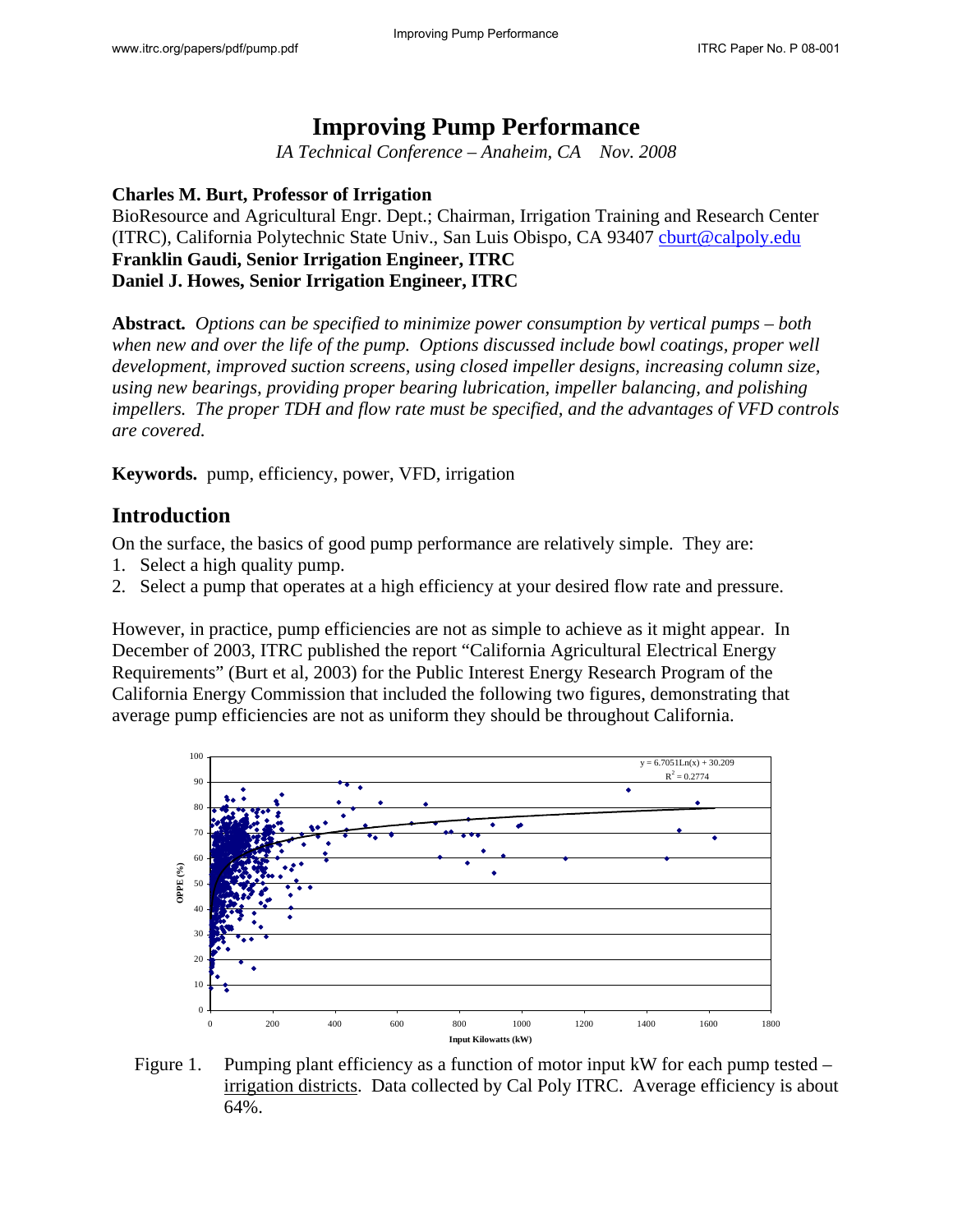

Figure 2. On-farm pumping plant efficiency as a function of motor input kW for each pump tested. Data collected by CIT. Average efficiency is about 48%.

So, if the basics of pump performance are so simple, why are overall pumping plant efficiencies so low? The answer includes a blend of the following factors:

- Energy prices have historically not been high enough (relative to overall farming costs) for farmers to pay more attention to obtaining higher efficiencies.
- Irrigation pump dealers appear to believe that agricultural customers will price-shop and therefore they will only be able to sell bare-bones equipment to farmers.
- Both farmers and pump dealers are often unaware of pump options that could be specified to improve or maintain high pump efficiencies.
- Some major pump companies have in recent years moved their foundries overseas and some of the previous "standard" options that were important for high efficiencies have been eliminated.
- There has not yet been widespread usage of variable speed drive controllers, which can be very helpful in (a) increasing well life, (b) reducing water hammer, and (c) perhaps most importantly for this paper, allowing the pump to operate without producing more pressure or flow than is needed on any particular day.

In agriculture, we typically use four general types of pumps:

- 1. Vertical line-shaft turbines in wells
- 2. Submersible motors for pumps in wells (usually called "submersible pumps" because the package often includes an impeller/bowl assembly that is custom-made for submersible motors).
- 3. Above-ground horizontal "booster" pumps typically either end suction or split case.
- 4. Propeller pumps for low lift, often high volume applications.

Furthermore, there are two ways to power most pumps:

- 1. Electric motors (required for submersible pumps, obviously)
- 2. Engines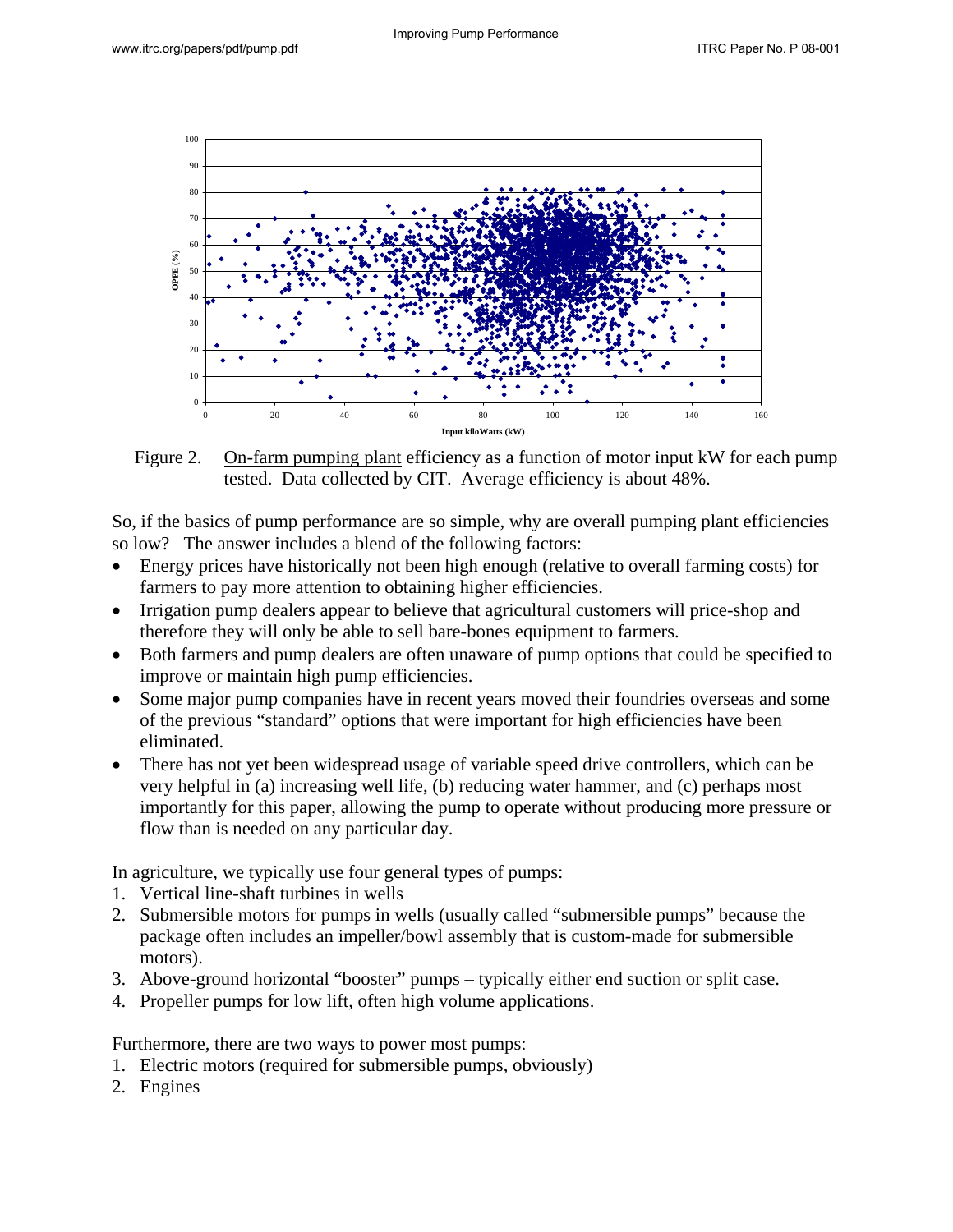This paper focuses on one combination: **Vertical line-shaft turbine pumps with electric motors.** The authors address two important issues:

- 1. What options are important to include in a new pump purchase?
- 2. What options will help keep power consumption (per acre-foot pumped) low for 5 to 10 years after the initial purchase?

# **Minimizing Initial Power Bills with a New Well Pump**

Note that the essence of the words above are "minimizing power bills" rather than "maximizing efficiency". It is always important to select an efficient pump, but putting an emphasis *only* on "maximizing efficiency" ignores several important concepts:

- Electric power bills can often be reduced if a farmer can avoid pumping during some hours of the day or week. Utilities offer special "time of use" electric rates for pumping during offpeak electrical usage hours only.
- A pump may be producing a pressure and flow rate with a very high efficiency, but if there is excess pressure that is being dissipated through pressure regulators, the "power utilization efficiency" (PUE – a new term by the authors) is much lower than the "pumping plant efficiency".
- The design pressure requirement may be greater than is necessary. For example, the column pipe diameter may be too small.
- Power can be minimized if the well is properly designed to minimize drawdown in the well.

## **Selecting an efficient pump**

- It's not a question of whether or not the "pump is efficient". Rather, it's a question of whether the pump operates efficiently at the *specified pressure and flow rate*. In other words, someone who understands hydraulics, well drawdown, and irrigation system pressure and flow requirements needs to get together with the pump supplier and provide the correct flow and pressure specifications.
- *Use line shafts with enclosed oil-lubricated* bearings rather than product (water) lubricated shaft bearings. If you are not allowed to use standard oil lubrication, instead select 10 weight food grade oil. The motor must provide the power to overcome the mechanical bearing friction, which is typically in the neighborhood of 1-2 HP per 100 feet of shaft with drip feed oil lubrication. This HP requirement can double with standard rubber water lubricated bearings – usually not at first but with time due to abrasion with sand. If there is no sand in the water, product lube can be fine.
- *Coat the interior of pump bowls with Scotchkote 134 (SK134) fusion bonded epoxy per the* manufacturer's specifications. It is approved for potable water, and will typically provide an improvement in efficiency of 2% minimum, with 4-5% reported in some cases. Costs vary from about \$500 - \$650/stage for 10" and 14" bowls, respectively.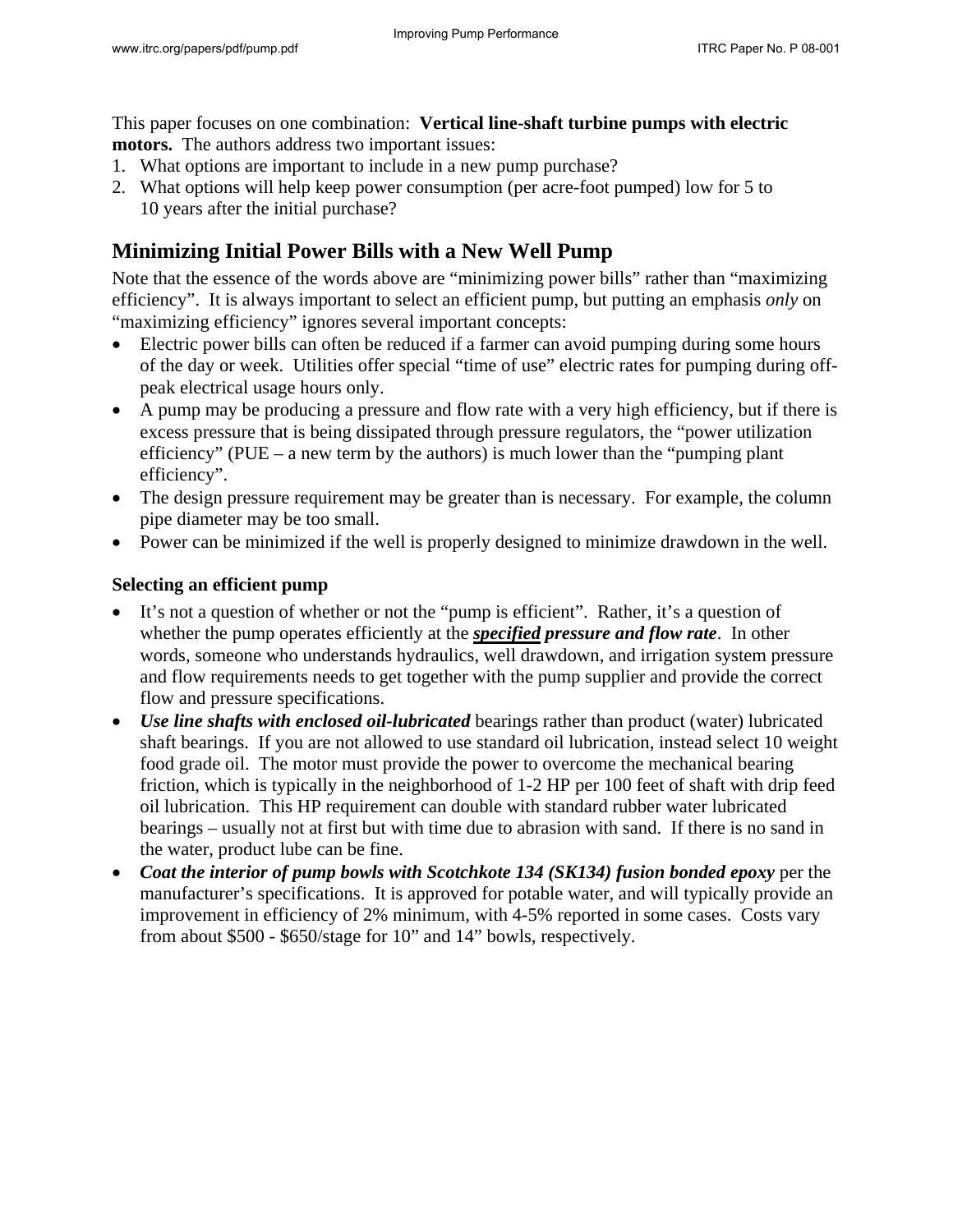

Figure 3. SK134 fusion bonded epoxy application.

• Specify a C-10/C-20/C-30 polished finish on all impeller passages and removal of burrs. Some of the low-end agricultural market suppliers do not have the equipment necessary to do this. This should increase efficiency by 1-3%.



Figure 4. The thickness on the bottom of the vane is correct; the thickness must be reduced on the upper portion of the vane.

- Specify a sufficiently *deep pump setting* so that there will be at least 10-30 feet of water (while pumping) above the inlet to the pump bowls. One must take into account variations in well water levels from Spring to Fall, and between years. Some well pumps need even more submergence to avoid cavitation.
- Do NOT use semi-open impellers. Instead, use enclosed impellers. The performance of semi-open impellers is highly dependent upon proper adjustment of the lineshaft nut on the top of the motor, and incorrect "rules of thumb" for adjustment of the height are usually used.
- Obtain from the manufacturer the proper setting of the lineshaft for that particular installation – considering the lineshaft material and diameter, the bowls, the shaft length, and the pressure (total dynamic head). Make sure the installer uses that information.

### **Proper initial specifications that help** *maintain* **a high efficiency**

• Specify that impellers be dynamically balanced to ISO 1940, Grade 6.3. The cost is about \$100/stage for a 10" pump and \$200/stage for a 16" pump. This minimizes the possibility of imbalance in the bowl assembly – and subsequent damage from vibrations.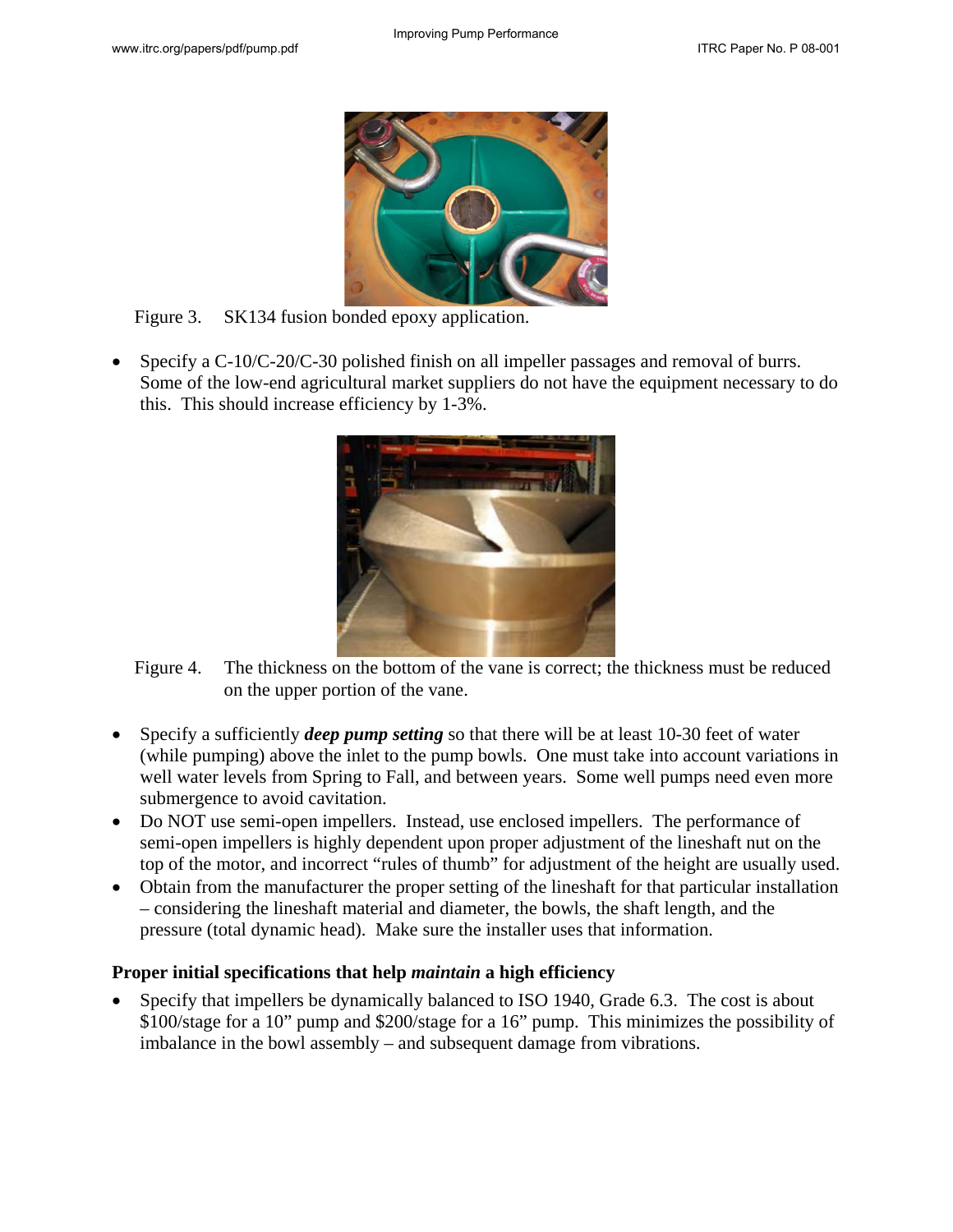If you specify drip-oil lubrication of the shaft, make sure that the oil drips the way it should. This means you must specify a non-standard oil pot assembly. The design depicted below will maintain a fairly constant drip rate (a minimum of 6-7 drips/minute are needed) and provides a large reservoir – with the constant drip rate, the pot will empty out more quickly than standard pots with reduced drip rates over time. Another important feature can be a low wattage heater coil, covered with insulation, attached to the oil pipe above the adjustment valve.



Figure 5. New well pump oiler

- Vertical hollow shaft motors require special attention. Premium efficiency motors should be specified on 150 HP or less. It is important to select the correct brand of motor. "Premium" efficiency motors by brand "X" may have a lower efficiency than standard motors from brand "Z." See later notes on motors for VFD installations.
- Motor life can be extended greatly in many cases if:
	- o A space heater is provided in the motor housing to prevent condensation.
	- o In areas of heavy fog, the motor is enclosed in some type of shed.
	- o The motor is shaded from direct sunlight.
- A common misconception is that if a motor is oversized, the efficiency of the motor will drop. The figure below illustrates the result of ITRC testing of a variety of motors ranging from 20 HP to 100 HP.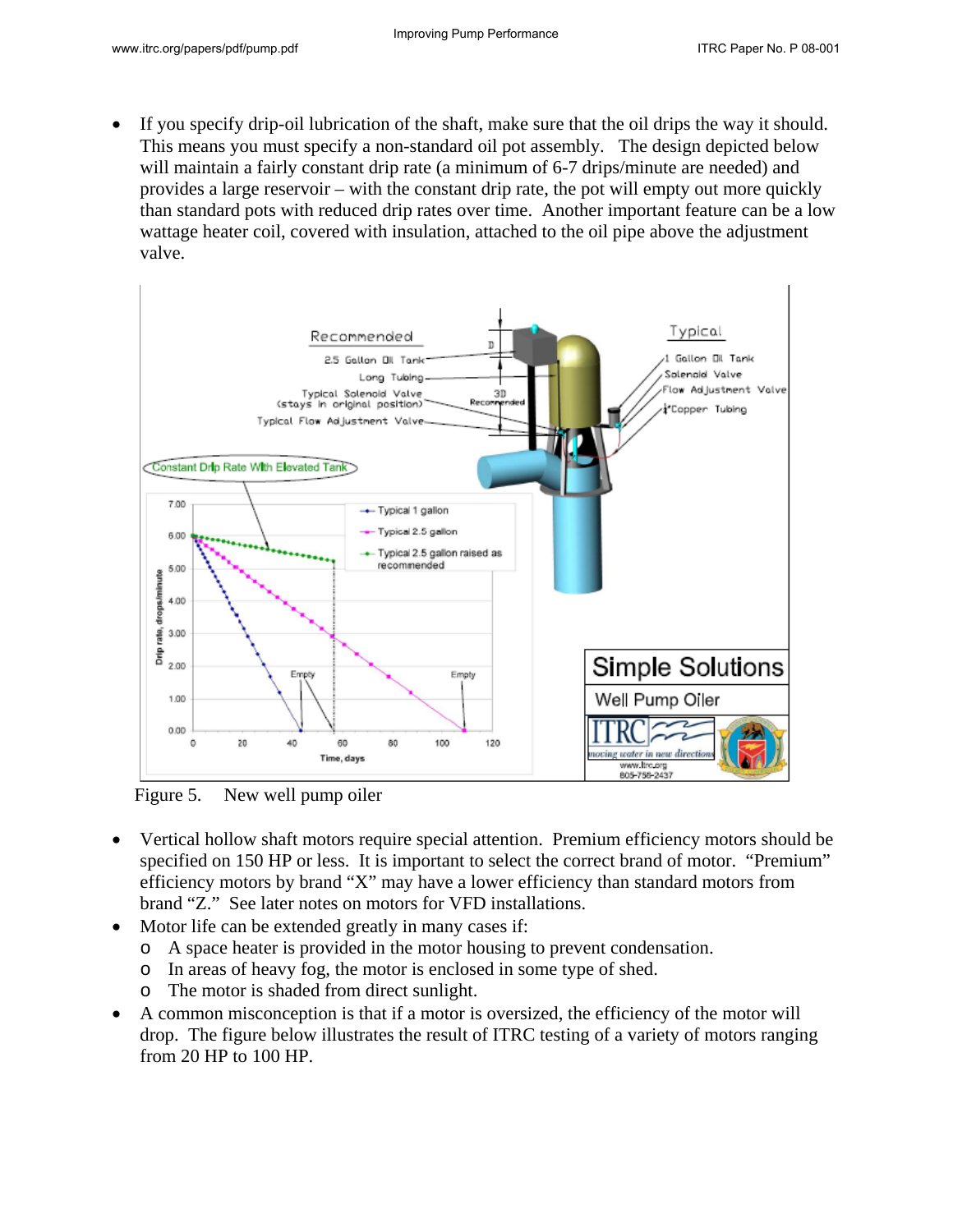

Figure 6. Efficiencies of ITRC-tested motors, across-the-line, at various relative loads.

- Install a flow meter that is robust and that is installed properly. Trying to estimate changes in pump efficiencies over time without a flow meter is problematic, to say the least.
- If there is any sand in the water, do not use bronze impellers. Instead, select Ni-Resist. Although this material requires more polishing than bronze and loses 1-2 efficiency points, it will last much longer (meaning the efficiency will not drop as much). Additional costs are about \$500 - \$1200 per stage for 10" and 14" pumps, respectively.
- If you want to use suction cone screens, be sure to use screens constructed of non-corrosive materials with no restriction of open area. The photo below indicates that, as screens fall apart, pieces of screen go into the impeller. Additionally, the flow opening can be drastically reduced. The reduced opening can cause pump cavitation and will always increase the Total Dynamic Head (TDH) of the pump – resulting in decreased flow rate and usually lower efficiency.



Figure 7. Corroded pump cone screen with missing sections.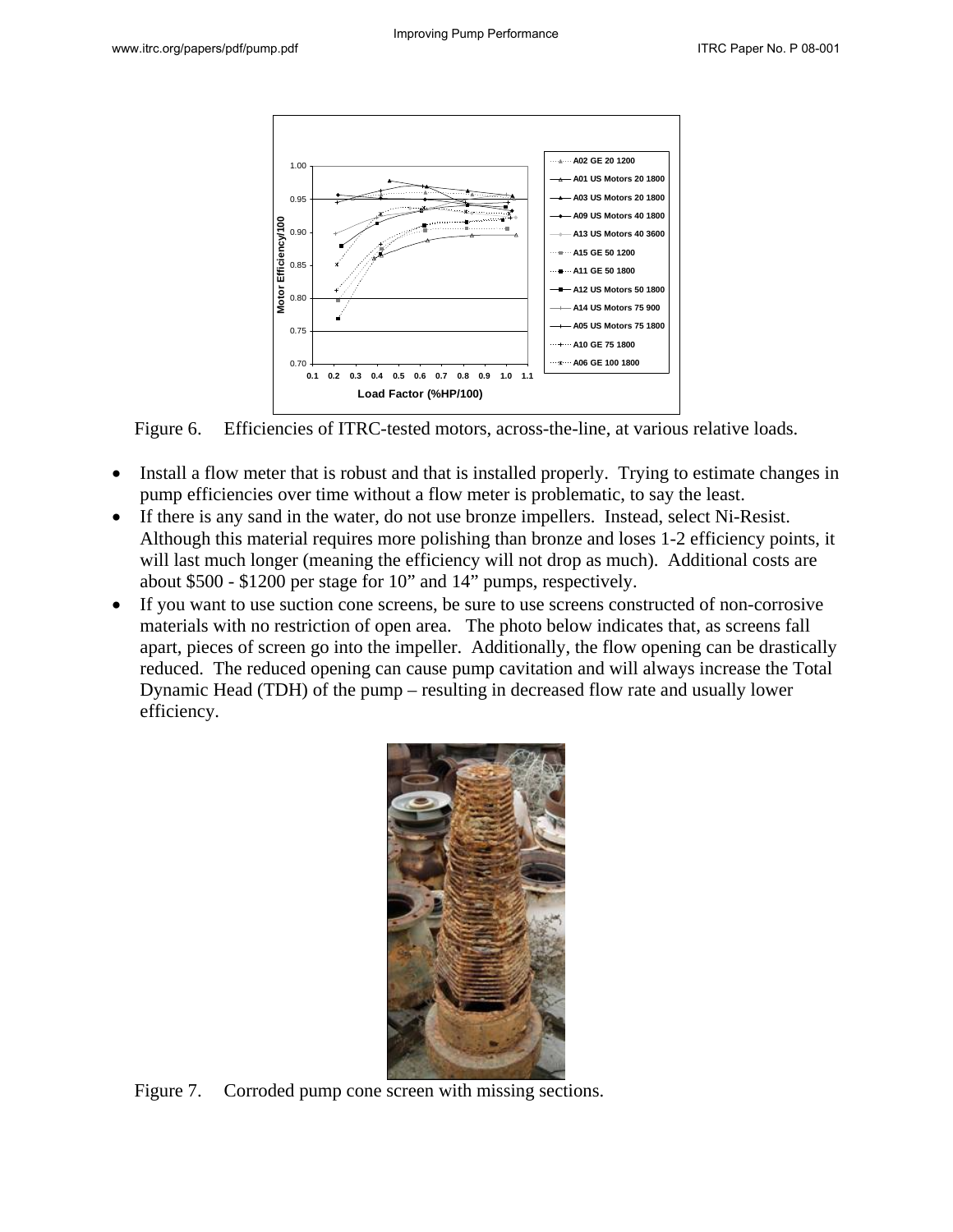### **Reducing the Total Dynamic Head (pressure) requirement**

- Start with a well that has a good screen. Screens cost money up front. Holes poked in well casing are cheap, but a good screen has numerous initial and long-term advantages that save power in the long run. These advantages include:
	- o They allow for good development of a well (see later section).
	- $\circ$  They have a large percentage of open area easily 3-4 times as much as inexpensive slots (meaning less drawdown), and the lower velocities also help minimize corrosion and or holes in casing. This means there is less head loss between the aquifer and the well chemical blockage.
	- o Good materials do not corrode. Corrosion blocks the entry of water into the well increasing the TDH and decreasing the yield (flow rate).
- the well (and thereby decreasing drawdown). Proper drawdown involves a lot more than just zones. See a well development specialist to learn about various techniques that are available. • Have the well properly developed when it is initially drilled. Development is the process of cleaning out the soil immediately around the well casing to allow for free flow of water into "overpumping" (the common practice), which just improves the opening of already-clean
- about 1 foot per 100' of column). By going up one pipe size, the friction can often be cut in • Use one larger size of column pipe and discharge head. Most customers don't know how much column friction they are paying for, but it can be substantial (a common number is half. Another option is to coat the inside of the column pipe to increase the smoothness.
- Use a smart irrigation system design that does not require extra pressure for flushing filters, injecting fertilizers, or special valves.

# **Variable Frequency Drive Controllers**

## **Advantages to VFD control**

Power Savings. The key power savings advantage to using VFD control is simple – the speed of the pump will be adjusted so that the pump only provides the pressure or flow that is needed – no more and no less. For agricultural well pumps, this has huge implications because:

- Well water levels fluctuate during the year and between years.
- Irrigation systems may not always need a constant flow rate and/or pressure. For example, a drip system is typically divided into blocks that may be of different sizes and at different elevations, each requiring a different operating point.

How much savings does this represent? It is impossible to say without knowing the details of the break even. But "experience" seems to indicate that 10-15% overall savings are commonplace. aquifer and the irrigation system. There is an inherent extra 6% or so power requirement for VFD controllers (inefficiency plus air conditioning), so the savings have to be greater than 6% to

Ability to use Time-of-Use (TOU) Rates with Well Pumps. Every time a standard well pump is started, it has a very high initial flow rate (due to having a low initial pressure requirement). T he water level in the well drops quickly, and the water on the outside of the casing takes time to "catch up" in dropping. M eanwhile, there are large inward pressures on the casing. This leads to premature well failure.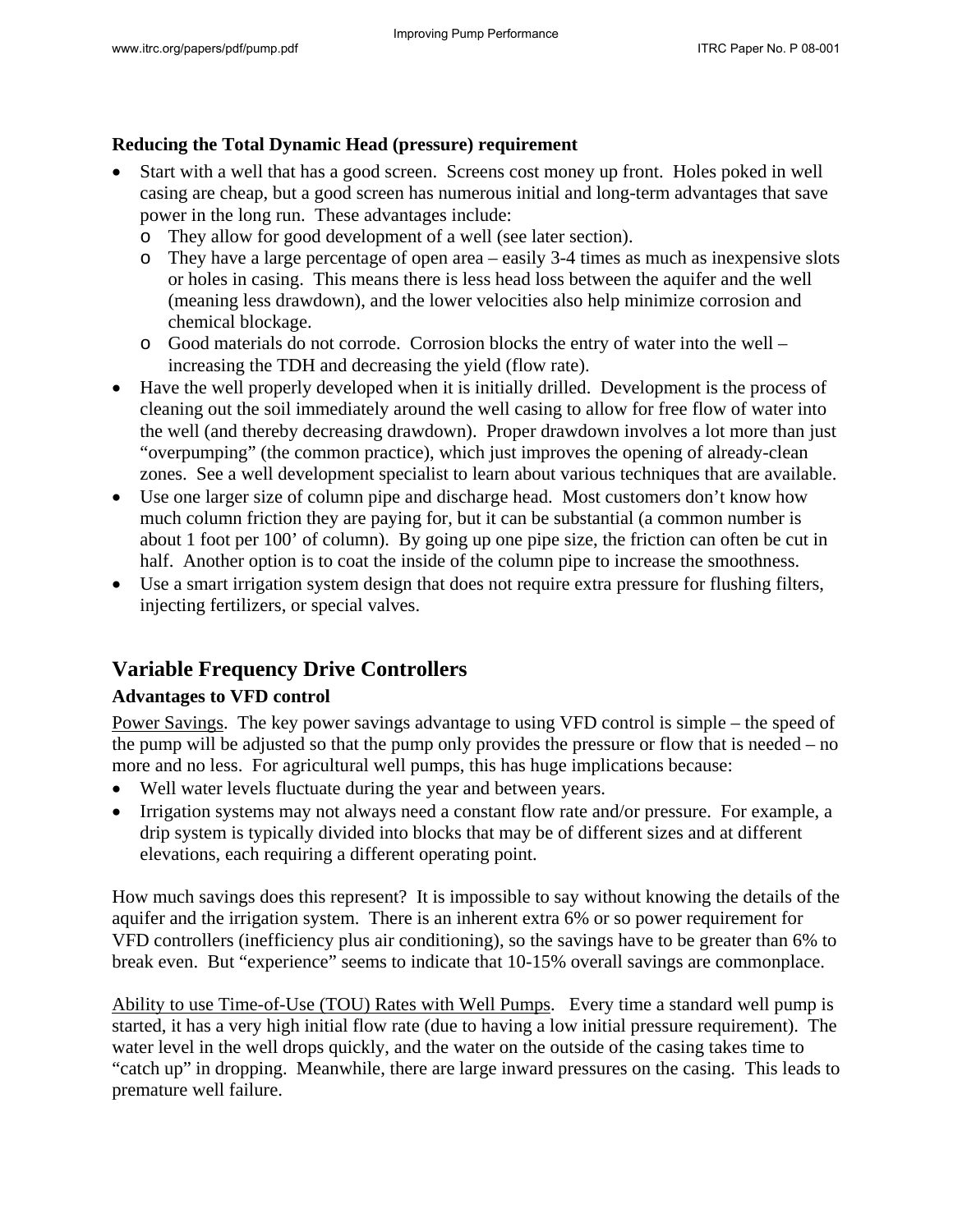Many farmers correctly understand that their wells have a life measured in the number of startups, rather than in number of years. Therefore, these farmers will not start and stop their well pumps every day to take advantage of low power rates (TOU rates) – the risk of well failure in the middle of the summer is too great.

itself is not subject to violent stresses. This lengthens the life of wells. We do not have good field data on this, but it is clear that this is the case. VFDs offer the advantage of being able to slowly start and stop the pumps – so that the well

Reduction of Water Hammer. The slow start and stop of well pumps is a dream for minimizing water hammer problems that typically occur during rapid startup. Pipes fill up slowly.

## **Motor specifications for VFDs**

Besides the general motor recommendations given earlier, VFD installations should include:

- Proper grounding to eliminate bearing corrosion due to stray currents. Specify a shaft grounding ring installed in the new motor.
- "Inverter duty" premium motors. These are designed to withstand the peculiar electrical stresses associated with simulated AC current.

### **Special lineshaft bearings for VFD applications**

lubricated. If the water is very clean and and an open lineshaft is used, specify carbon bearings. Because of the slow start, water lubricated bearings may spin some time before they become

### **Purchasing a good VFD controller**

There are large differences in quality between VFD controllers. ITRC provides guidelines for VFD specifications at www.itrc.org. A good VFD controller will:

- 1. Allow one to run electrical conduit more than a few feet between the controller panel and the motor.
- 2. Provide an excellent Power Factor.
- 3. Provide high quality power that helps ensure long motor life.
- 4. Have a very high efficiency 98% or so.
- 5. Condition the power properly. For example, a good VFD controller will not be limited to the lowest voltage of the 3 leads of a 3 phase power supply.
- . Be capable of functioning with variations in voltage in the power supply. 6

ITRC has encountered two common VFD problems in the agricultural market:

- 1. The panel must be properly cooled and kept clean. Often this requires an air conditioner unit.
- 2. The VFD controller should usually be one size larger than the motor. For example, a 125-HP VFD controller is needed for a 100-HP motor.